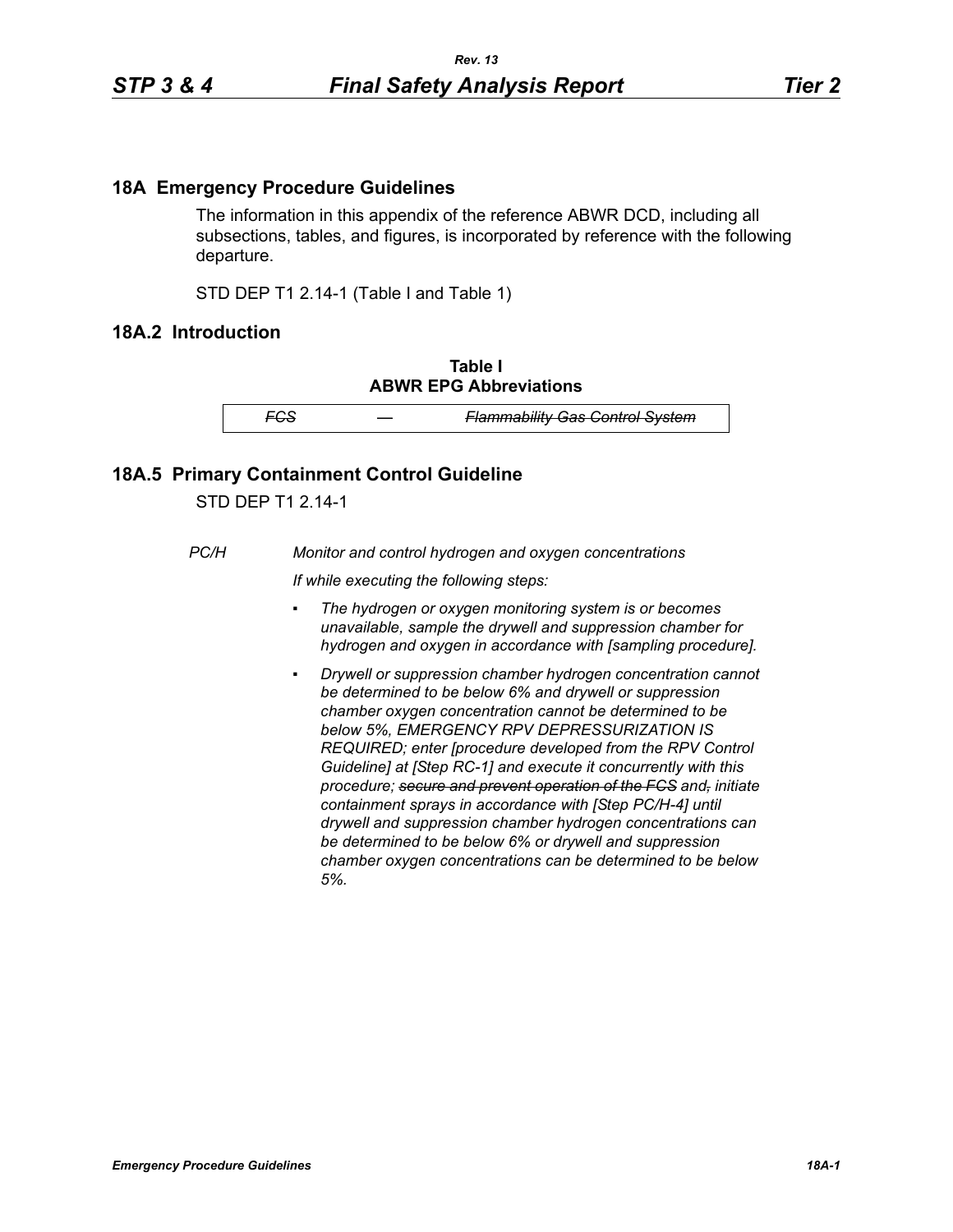| $PC/H-2$ | Monitor and control hydrogen and oxygen concentrations in the |
|----------|---------------------------------------------------------------|
|          | drywell.                                                      |

- *PC/H-2.1 When drywell hydrogen concentration reaches [0.5% (minimum hydrogen concentration for recombiner operation or minimum detectable hydrogen concentration, whichever is higher)] but only if drywell hydrogen concentration is below [6% (maximum hydrogen concentration for recombiner operation or 6%, whichever is lower)] or drywell oxygen concentration is below [5% (maximum oxygen concentration for recombiner operation or 5%, whichever is lower)], and only if suppression pool level is below [11.70 m (elevation of bottom of suppression pool-to-lower drywell vent )], place FCS in service and enter [procedure developed from the RPV Control Guideline] at [Step RC-1] and execute it concurrently with this procedure.* (deleted)
- *PC/H-2.2 When drywell hydrogen concentration reaches [6% (maximum hydrogen concentration for recombiner operation or 6%, whichever is lower)] and drywell oxygen concentration reaches [5% (maximum oxygen concentration for recombiner operation or 5%, whichever is lower)], secure FCS operation.* (deleted)
- *PC/H-3 Monitor and control hydrogen and oxygen concentrations in the suppression chamber.*
	- *PC/H-3.1 When suppression chamber hydrogen concentration reaches [0.5% (minimum hydrogen concentration for recombiner operation or minimum detectable hydrogen concentration, whichever is higher)], but only if suppression pool level is below [11.70 m (elevation of bottom of suppression pool-to-lower drywell vent)], and only if drywell hydrogen concentration is below [6% (maximum hydrogen concentration for recombiner operation or 6%, whichever is lower)] or drywell oxygen concentration is below [5% (maximum oxygen concentration for recombiner operation or 5%, whichever is lower)], place FCS in service and enter [procedure developed from the RPV Control Guideline] at [Step RC-1] and execute it concurrently with this procedure.* (deleted)